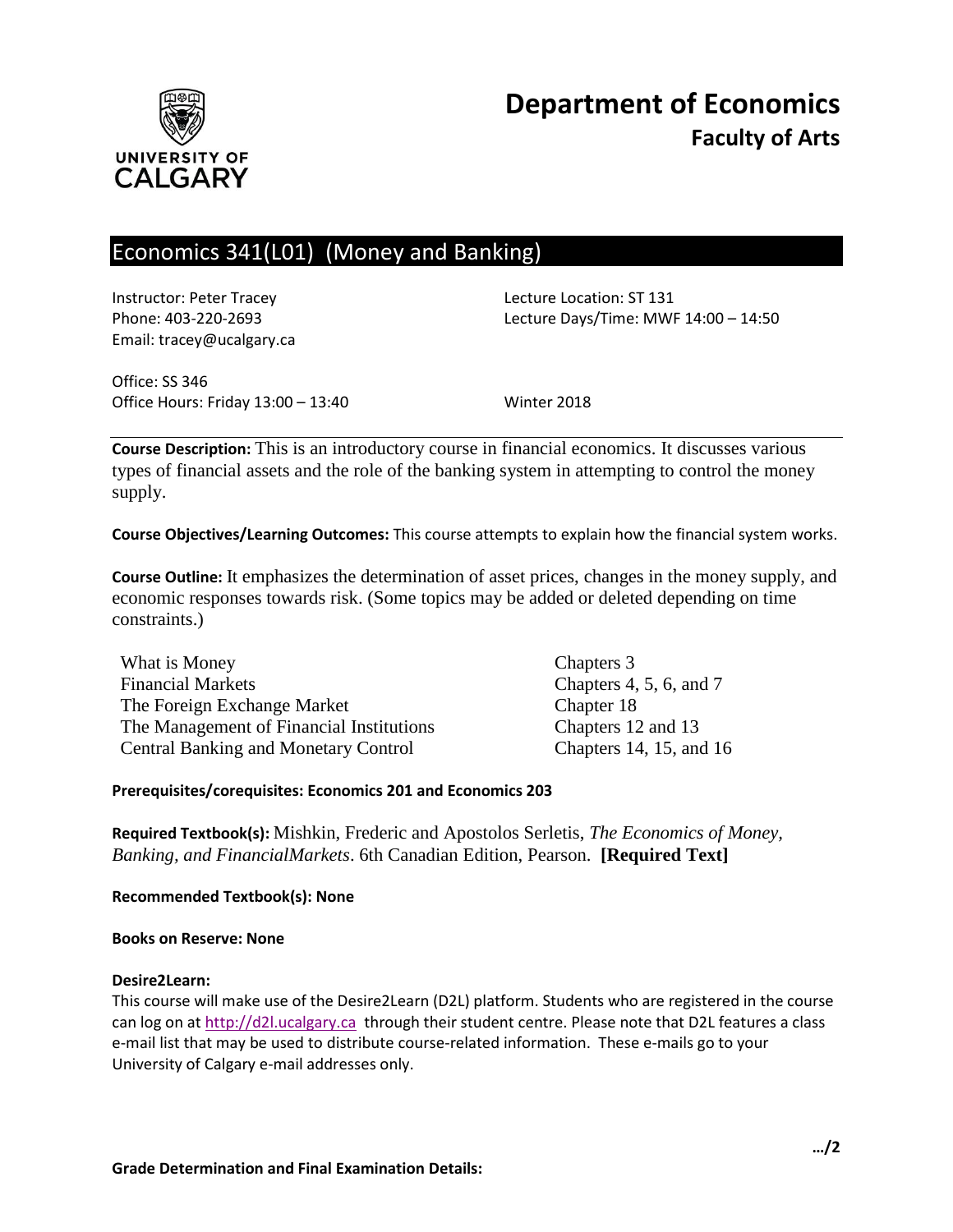| Midterm Examination 1:   | Wednesday, January 31, 2018 | 25% |
|--------------------------|-----------------------------|-----|
| Midterm Examination 2    | Wednesday, March 7, 2018    | 25% |
| <b>Final Examination</b> | Scheduled by Registrar      | 50% |

# **Grading Scale**

| A+ | $96 - 100$ | B     | $75 - 79$ | C- | $60 - 62$ |
|----|------------|-------|-----------|----|-----------|
| А  | $90 - 95$  | $B -$ | 70 - 74   | D+ | $55 - 59$ |
| А- | $85 - 89$  | $C+$  | $67 - 69$ |    | $50 - 54$ |
| B+ | $80 - 84$  |       | $63 - 66$ |    | $0 - 49$  |

As per the Writing Across the Curriculum Statement in the Calendar, writing and grading thereof will be a factor in the evaluation of student work.

Any student work which remains undistributed after the last day of classes will be available to students through the instructor's office during his office hours.

A passing grade on any particular component of the course is not required for a student to pass the course as a whole.

The final examination will be comprehensive (unless stated otherwise in class), scheduled by the Registrar, held in a classroom, and last 2 hours. If a student cannot write their final exam on the date assigned by the Registrar's Office, they need to apply for a deferred exam [www.ucalgary.ca/registrar/exams/deferred\\_final.](http://www.ucalgary.ca/registrar/exams/deferred_final) Under no circumstance will this be accommodated by the Department.

Tests and exams will involve multiple choice questions. Non-programmable calculators WILL be allowed during the writing of tests or final examinations.

The exact date for the in-class midterm is listed above.

THERE WILL BE NO MAKEUP OR DEFERRED QUIZZES/TESTS/EXAMS under any circumstances, nor may the quizzes/tests/exams be written early. Students unable to write the quizzes/tests/exams because of documented illness, family emergency, religious observance, or university-sanctioned event will have the weight shifted to the final examination; otherwise a grade of zero will be assigned.

# **Notes:**

- 1 **Students will not be given extra time to complete the midterm exam and the final exam.**
- 2. **The classroom is a No-cell-phone-zone. The use of cell phones for any purpose in class is prohibited. Computers may only be used for note-taking purposes.**
- 3. Students will be responsible for all material covered in class, unless the instructor states otherwise.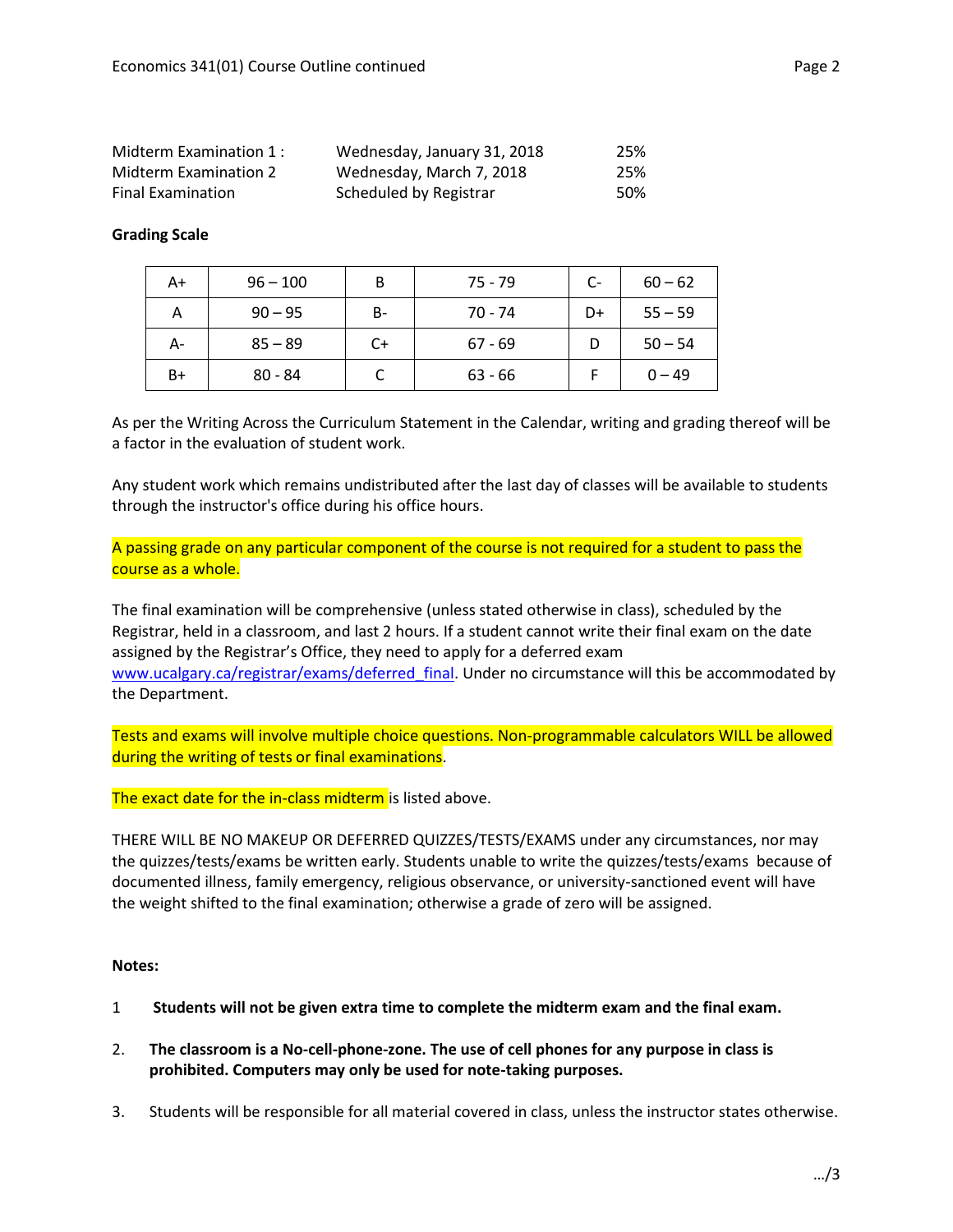4. Please note that the following types of emails will receive no response: emails not addressed to anyone in particular; emails where the recipient's name is not spelled correctly; anonymous emails; emails which do not specify the course and section in which you are registered; and, emails involving questions that are specifically addressed on the course outline.

## 5. **If you wish to contact me, please do so by e-mail rather than by phone.**

#### **Reappraisal of Grades and Intellectual Honesty:**

*For reappraisal of graded term work, see Calendar I.2* <http://www.ucalgary.ca/pubs/calendar/current/i-2.html>

*For reappraisal of final grade, see Calendar I.3* <http://www.ucalgary.ca/pubs/calendar/current/i-3.html>

*Statement of Intellectual Dishonesty, see Calendar K.4* <http://www.ucalgary.ca/pubs/calendar/current/k-4.html>

*Plagiarism and Other Academic Misconduct, , see Calendar K.5* <http://www.ucalgary.ca/pubs/calendar/current/k-5.html>

## **Academic Accommodation:**

Students seeking an accommodation based on disability or medical concerns should contact Student Accessibility Services; SAS will process the request and issue letters of accommodation to instructors. For additional information on support services and accommodations for students with disabilities Visit [www.ucalgary.ca/access/.](http://www.ucalgary.ca/access/)

Students who require an accommodation in relation to their coursework based on a protected ground other than disability should communicate this need in writing to their Instructor. The full policy on Student Accommodations is available at [http://www.ucalgary.ca/policies/files/policies/student](http://www.ucalgary.ca/policies/files/policies/student-accommodation-policy.pdf)[accommodation-policy.pdf](http://www.ucalgary.ca/policies/files/policies/student-accommodation-policy.pdf)

# **Important Dates:**

Please check:<http://www.ucalgary.ca/pubs/calendar/current/academic-schedule.html>

#### **Student Organizations:**

Faculty of Arts Students' Association (F.A.S.A.): Economics Department Representative Office: SS 803, E-mail: [econrep@fasaucalgary.ca](mailto:econrep@fasaucalgary.ca) and Web[: www.fasaucalgary.ca.](http://www.fasaucalgary.ca/)

Society of Undergraduates in Economics: [https://www.ucalgarysue.com/.](https://www.ucalgarysue.com/)

Society of Undergraduates in Economics is a student run organization whose main purpose is to assist undergraduate economics students to succeed both academically and socially at the University of Calgary. Services include access to the exam bank, career partnerships with the Career Centre through hosting industry nights and information sessions, recognizing achievements in teaching, and organizing social events for members. They invite you to join by contacting SUE at [societyofundergradsineconomics@gmail.com.](mailto:societyofundergradsineconomics@gmail.com)